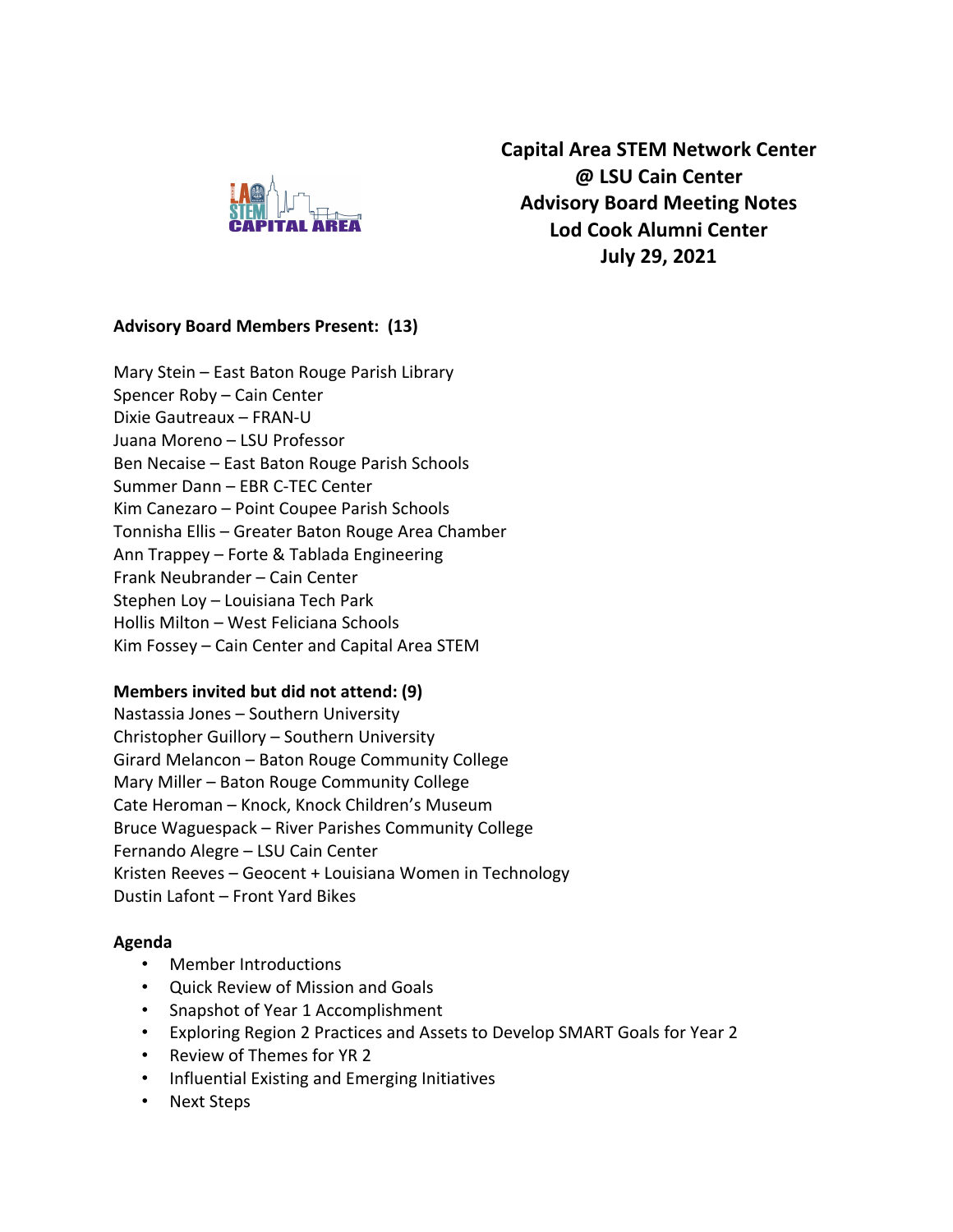### **Purpose**

The purpose of this meeting is to convene the Capital Area STEM Network Center. This center is a result of a Louisiana Board of Regents Grant to establish a STEM Network Center at the Cain Center. Grant agreement requires establishment of an advisory board that meets six times per year. If Interested, see meeting notes below:

#### **Introduction:**

Members shared STEM news in their sector

# **What's Working Highlights and Assets noted included following + results of survey of members**

- Maker education-focused STEM sponsored by the library on an ongoing basis. Mini-Maker Fair and Mid-City Makers organization; Maker Space at downtown library
	- o Note region-level public libraries have been surveyed on STEM
- National grant to provide literacy-incorporated hands-on Science projects at the library.
- BRBytes Program Grant through LSU teachers are trained to teach computer science
- LSU Cain Center sponsored Pre-College courses
- NOVAC Digital movie making
- STEM NOLA Delivering STEM kits and activities through COVID period virtually
- Young Entrepreneurs LA
- College of Science Explorations
- C-Tech Internships for students (plenty of businesses interested, red tape is a barrier)
- Multiple pathways for earning dual credit and career exposure LSU STEM Pathways programs
- EBRPSS Workforce Development Team
- Outreach offered by Southern, LSU, and BRCC and LCTCS in general
	- o Cain Center
- Talent Action Collaborative (TAC) sponsored by BRAC
- BRAC
- Pointe Coupee STEM Academy
- Cain Center's huge dual credit program over 10,000 students in dual credit or STEM pathways
- STEM pathways providing career exposure for rural school districts
- WFHS plan for establishing a career-tech center in partnership with BRCC
- Front Yard Bikes
- UREC offering assistance on internships
- Multiple BRCC programs
- Million Women Mentors
- Schools that have solid robotics programs such as Liberty, SJA, Catholic High, Episcopal, LSU, Kenilworth
- Business advisory groups at Scotlandville High and CTEC
- Mayor's Office
- Big Buddy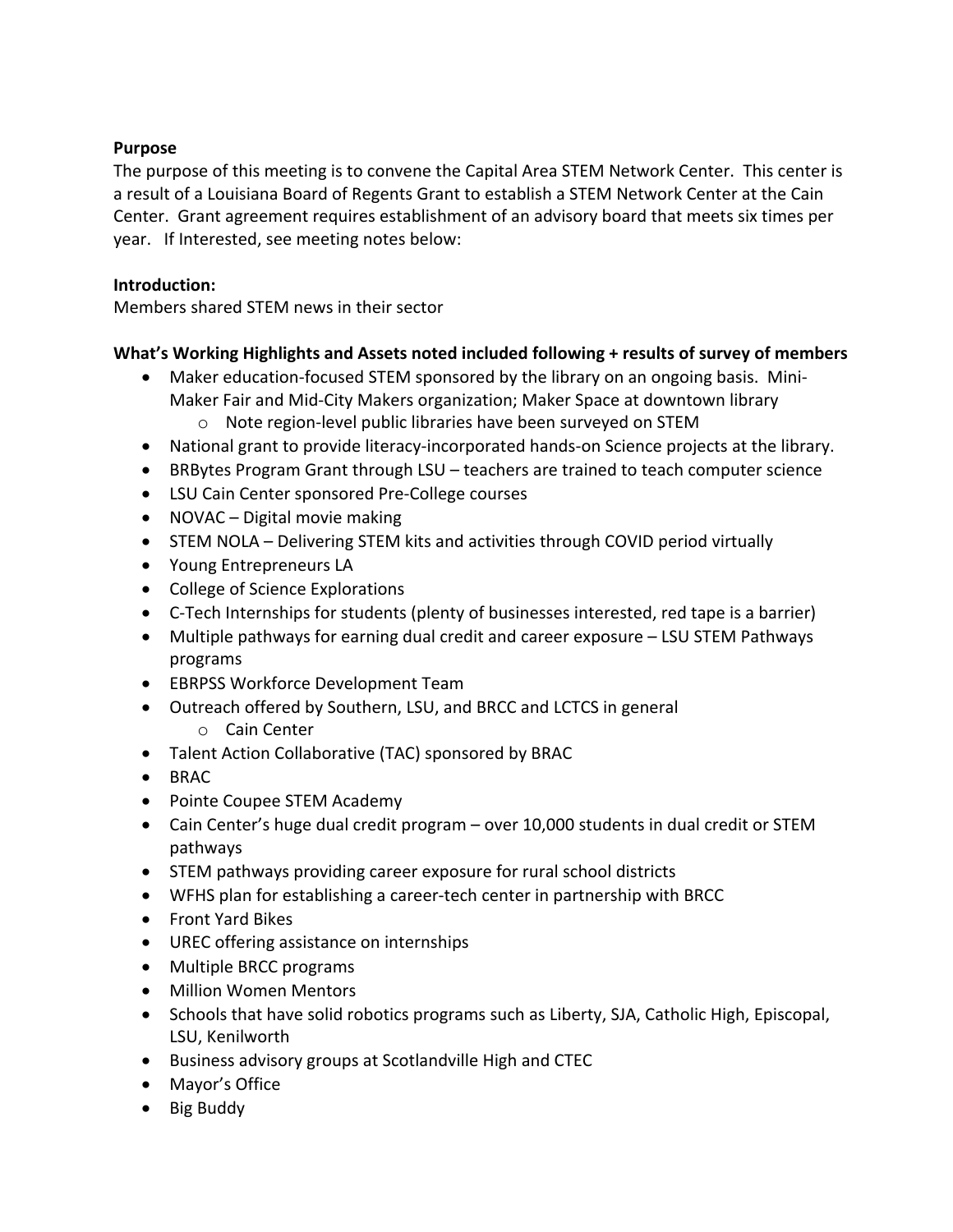- Capital Area Promise
- LDOE

# **Key Accomplishments**

- Infrastructure
- Tools for enhancing practices
	- STEM Integration Framework Pilot (in collaboration with LSU STEM Pathways)
	- Sponsored a Learning Tour for 2 rural districts to visit Texarkana ISD to look at dual credit programs and STEM
	- Helped facilitate high-quality STEM Curriculum Pilot Learning Blade Pilot
	- Engagement with Business Toolkit and advice for starting a mentoring/workbased learning program
- Tools to connect, inform, promote opportunities, and increase awareness See new Website
- Simple systems for continuously collecting resources, assets, and data

# **Exploring regional practices and assets for planning**

# **Key Themes Emerged**

- Partnerships and collaborations are valued (most providers of STEM activities are partnering with other organizations to leverage materials, volunteers, space, etc.)
- Families regarding value of STEM and navigating new high school pathways and initiatives
- Reaching charter schools and non-traditional educators, such as homeschoolers
- Communications of opportunities and general information flow; Storytelling
- Policy: Need for new policies as the look of learning changes, particularly at the high school year.
- School Practices: Need for Project-based learning
- Need for helpful blueprints/common vision and definition for STEM learning to better systematize STEM integration
- Enhanced advisory time needed to better advise students and parents; Need for PD for counselors
- School Leadership and Culture is important
- PD in general for formal as well as informal educators
- Continue to map regional assets
- Continue to look at grant opportunities and funding partners/ways to generate revenue for the center

# **What are some existing barriers, issues?**

- Time in school day; Staffing
- Transportation
- Teacher education
- General PD for any person doing STEM outreach, Off-the-shelf resources for presenters to use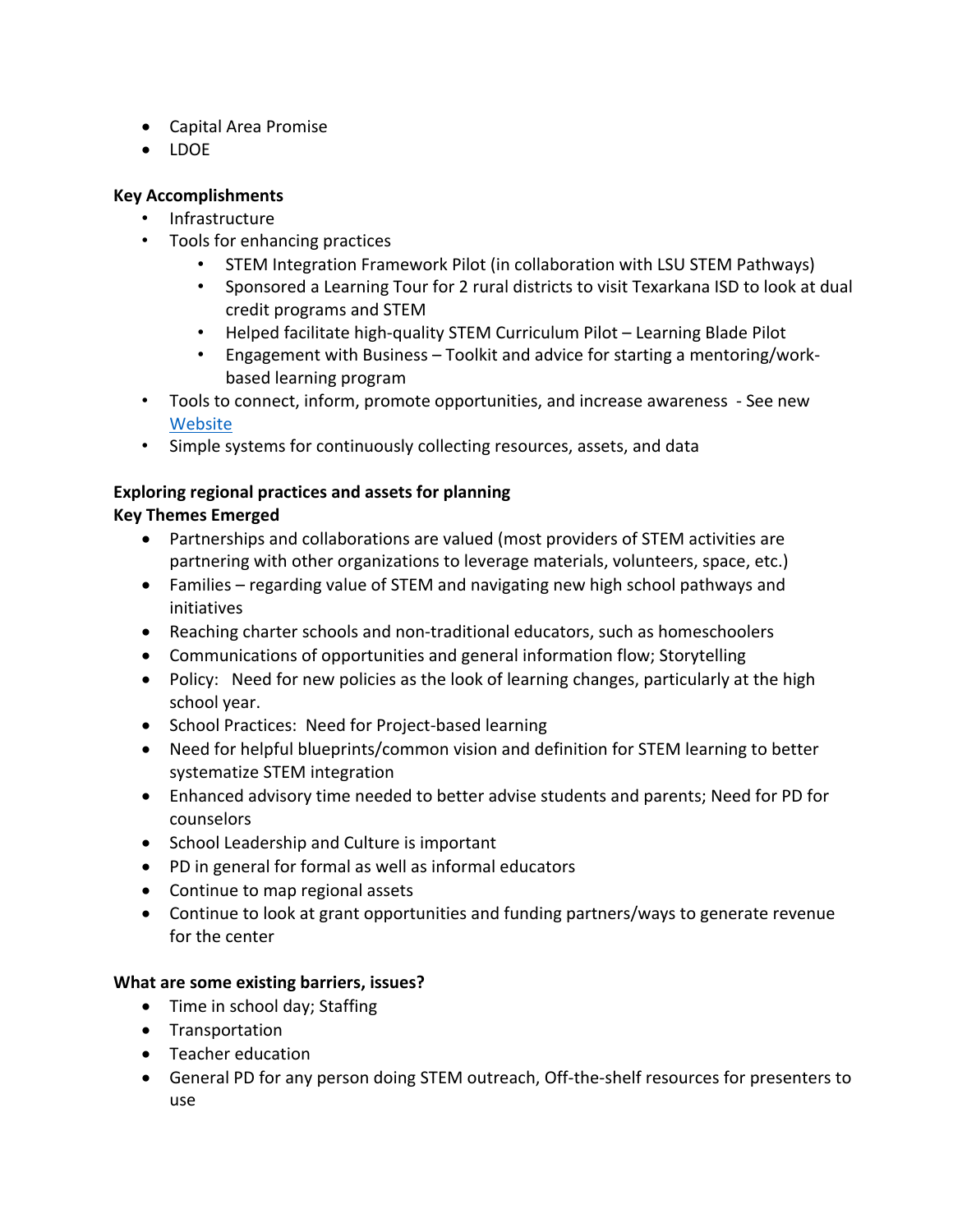- Scholarships for STEM pathways
- Policy LDOE's accountability formula and graduation rates
- Lack of STEM education definition by LDOE
- One-stop-shop management systems for apprenticeships and internships and financial support, such as the EBRPSS Bright Futures Pathway expansion

# **Things happening outside Region 2 that could be scaled:**

- Carl Wieman Science Education Initiative cwsei.ubc.ca
- Maker Ed projects for example: PLIX and FabLab with MIT, Chicago Public Library, Asmbly in Austin, various college maker spaces
- Pre-pharmacy; Dental Pathways, EMR
- YouthForce Nola/CareerWise Colorado

### **Themes to include in Year 2 Plans (gleaned from meeting, recent survey, and multiple conversations with stakeholders)**

- **ADVOCACY**
	- o Better ways of advocating and linking value of STEM education and possible pathways and role everyone plays.
	- $\circ$  We all learned about many initiatives... why didn't we know about these?
	- o Really tweak and push network website
	- o Campaign that includes:
		- Coordinated and common message to all stakeholders that includes specific outcomes
		- Storybank of student experiences to share
		- Publicize providers who can help
		- Publicize businesses who can help
		- Searchable database of resources, such as projects/lesson ideas that are easy to find
		- Communications plan that schedule regular communications via newsletters, Twitter, etc.

# • **PROFESSIONAL DEVELOPMENT**

- o All types of educators
	- Learn from LSU STEM Pathways PD (very intensive and ongoing community of practice)
- o Don't forget informal science, OST, librarians as potential audience for PD
- o Creating blueprint or set of standards
- o Focus on increasing quality of programs and sharing results

# • **PARTNERSHIPS/COLLABORATION**

- $\circ$  Intentional event or webinar with toolkits around connecting businesses with schools/OST
- o Ways to connect them online such as librarians, etc.
- o Work with BRAC's Talent Action Collaborative